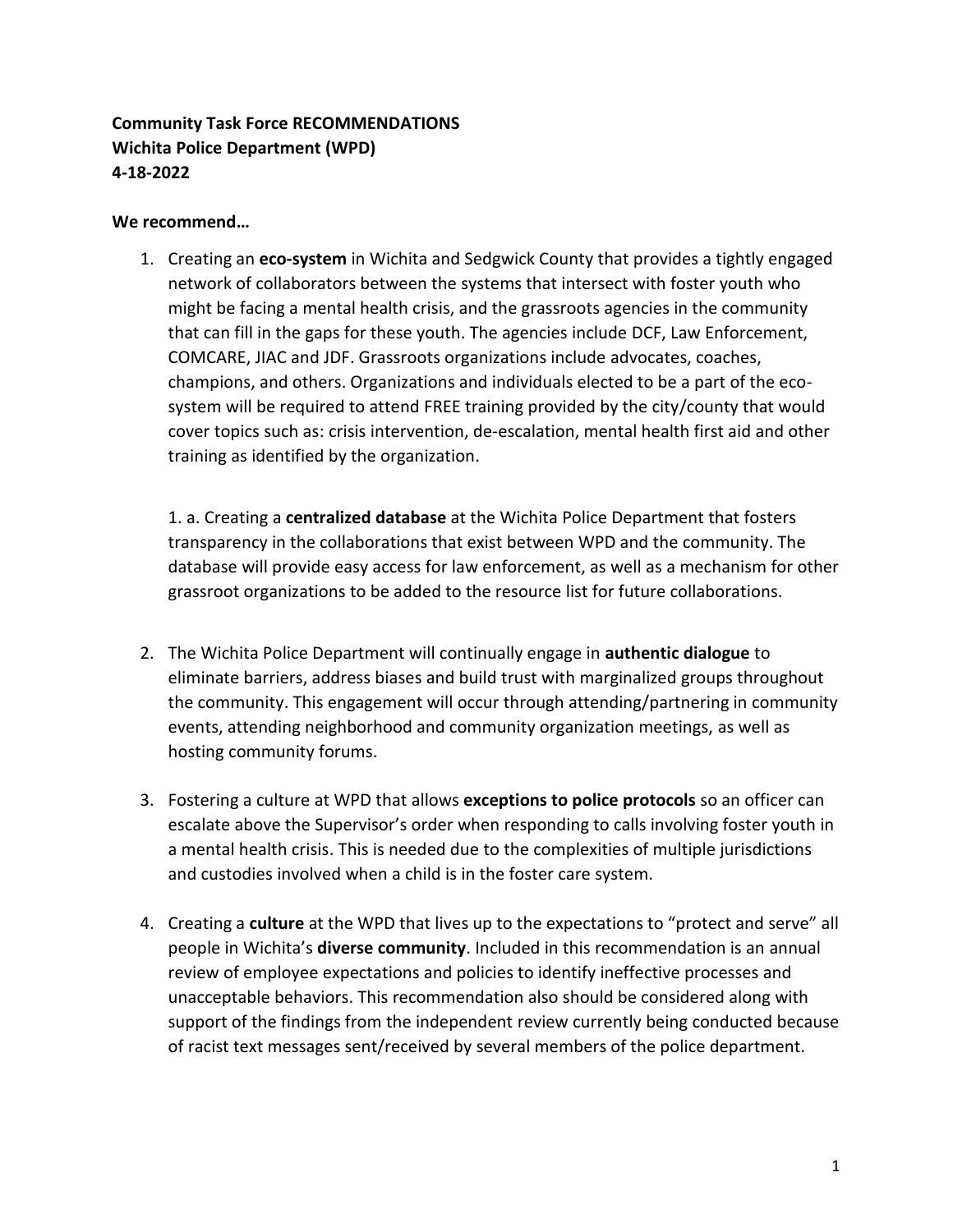- 5. Enhancing the **Axon policy** to include language that requires Officers to leave their body cameras on throughout an entire incident, including the completion of paperwork. Additionally, a process should be developed for random review of Axon footage and should be included as a part of the Officers periodic coaching and annual performance evaluation.
- 6. Developing and implementing an **MOU** between the Wichita Police Department and Juvenile Intake and Corrections (JIAC) that honors the 2016 US Attorney General Opinion and clearly outlines that arrest report must be completed before youth is released to JIAC. The arrest report should include all details from the original classification of the call from dispatch to final classification of the call when the youth arrives at JIAC, all expectations for youth brought to the facility, transfers, arrest reports, officer release form, etc. (See also in JIAC Recommendations)

## **Training**

- *1.* Developing and implementing **standardized training** for law enforcement, JIAC and JDF personnel, to include topics on mental health first aid, adolescent brain development and de-stigmatization of mental health, as well as when and under what circumstances a youth can and should be taken to Ascension Via Christi St. Joseph, as opposed to JIAC. *[Cross-reference same recommendation for Foster Care, JIAC]*
- 2. Requiring **CIT training for all law enforcement officers** between their third and fifth year in the field
- 3. Requiring CIT training for all law enforcement **supervisors.**
- 4. Requiring CIT training for **JIAC and JDF personnel**.
- 5. Requiring mandatory **trauma-informed training** for law enforcement to better understand and serve all members of the community – but especially those from minority, underserved and at-risk populations who are more likely to struggle with PTSD and other forms of trauma.
- 6. Ongoing **implicit bias training and testing** that includes, race, culture and gender diversity, for all law enforcement officers and supervisors.
- 7. Requiring all training related to mental health, trauma, cultural and gender diversity, and implicit bias be **required at regular intervals** for all law enforcement, JIAC and JDF personnel.